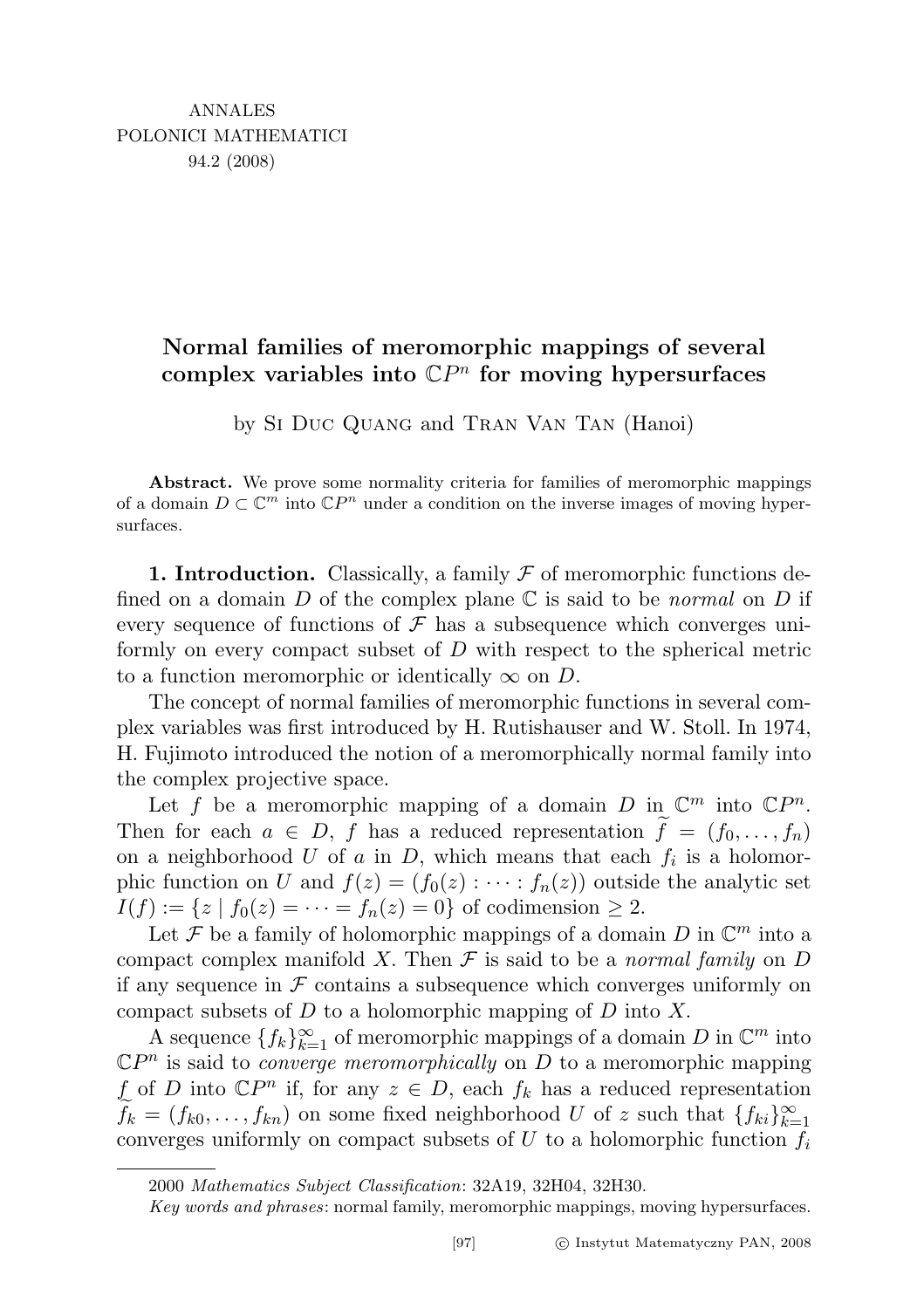$(0 \leq i \leq n)$  on U with the property that  $(f_0, \ldots, f_n)$  is a representation of f in  $U$ .

A family  $\mathcal F$  of meromorphic mappings of a domain D in  $\mathbb C^m$  into  $\mathbb C P^n$ is said to be *meromorphically normal* on D if any sequence in  $\mathcal F$  has a meromorphically convergent subsequence on  $D$ .

Denote by  $\mathcal{H}_D$  the ring of all holomorphic functions on D. Let Q be a homogeneous polynomial in  $\mathcal{H}_D[x_0, \ldots, x_n]$  of degree  $d \geq 1$ . Denote by  $Q(z)$  the homogeneous polynomial over C obtained by substituting a specific point  $z \in D$  into the coefficients of Q. We define a moving hypersurface in  $\mathbb{C}P^n$  to be any homogeneous polynomial  $Q \in \mathcal{H}_D[x_0,\ldots,x_n]$  such that the coefficients of Q have no common zero point. We say that moving hypersurfaces  ${Q_j}_{j=1}^q$   $(q \geq n+1)$  in  $\mathbb{C}P^n$  are in general position (respectively in pointwise general position on a subset  $\Omega \subset \mathbb{C}^m$ ) if for some  $z \in \mathbb{C}^m$  (respectively for all  $z \in \Omega$ ) and for any  $1 \leq j_0 < \cdots < j_n \leq q$  the system of equations

$$
Q_{j_i}(z)(w_0,\ldots,w_n)=0, \quad 0\leq i\leq n,
$$

has only the trivial solution  $w = (0, \ldots, 0)$  in  $\mathbb{C}^{n+1}$ .

Let  $F$  be a nonzero holomorphic function on a connected open neighborhood D in  $\mathbb{C}^m$ . For a set  $\alpha = (\alpha_1, \ldots, \alpha_m)$  of nonnegative integers, we set  $|\alpha| := \alpha_1 + \cdots + \alpha_m$  and  $D^{\alpha} F := \partial^{|\alpha|} F / \partial z_1^{\alpha_1} \cdots \partial z_m^{\alpha_m}$ . For each  $a \in D$ , the number  $\nu_F(a) = \max\{p \mid D^{\alpha}F(a) = 0$  for all  $\alpha$  with  $|\alpha| < p\}$  is said to be the *zero-multiplicity* of  $F$  at  $a$ . Set

$$
|\nu_F| = \overline{\{z \mid \nu_F(z) \neq 0\}}.
$$

Let f be a meromorphic mapping of a domain  $D \subset \mathbb{C}^m$  into  $\mathbb{C}P^n$ . For each moving hypersurface Q in  $\mathbb{C}P^n$ , we define the divisor  $\nu(f, Q)$  on D as follows: For each  $a \in D$ , let  $f = (f_0, \ldots, f_n)$  be a reduced representation of f in a neighborhood U of a, and put  $\nu(f,Q)(a) := \nu_{Q(\tilde{f})}(a)$ , where  $Q(f) := Q(a)$  $Q(f_0, \ldots, f_n)$ . Sometimes we identify  $f^{-1}(Q)$  with the divisor  $\nu(f, Q)$ . We say that f intersects Q on D with multiplicity at least k if  $\nu(f,Q)(z) \geq k$ for all  $z \in \text{supp }\nu(f,Q)$ .

In 1974, H. Fujimoto proved the following result.

THEOREM 1.1. Let  $\mathcal F$  be a family of holomorphic mappings of a domain  $D \subset \mathbb{C}^m$  into  $\mathbb{C}P^n$  and let  $\{H_j\}_{j=1}^{2n+1}$  be hyperplanes in  $\mathbb{C}P^n$  in general position such that for each  $f \in \mathcal{F}$ ,  $f(D) \not\subset H_j$   $(j = 1, \ldots, 2n + 1)$ , and for any fixed compact subset K of D, the  $2(m-1)$ -dimensional Lebesgue areas of  $f^{-1}(H_j) \cap K$   $(j = 1, \ldots, 2n+1)$  counting multiplicities are uniformly bounded above for all f in  $\mathcal F$ . Then  $\mathcal F$  is a meromorphically normal family on  $D$ .

In 2005, Tu and Li [13] extended the above theorem to the case of moving hyperplanes as follows: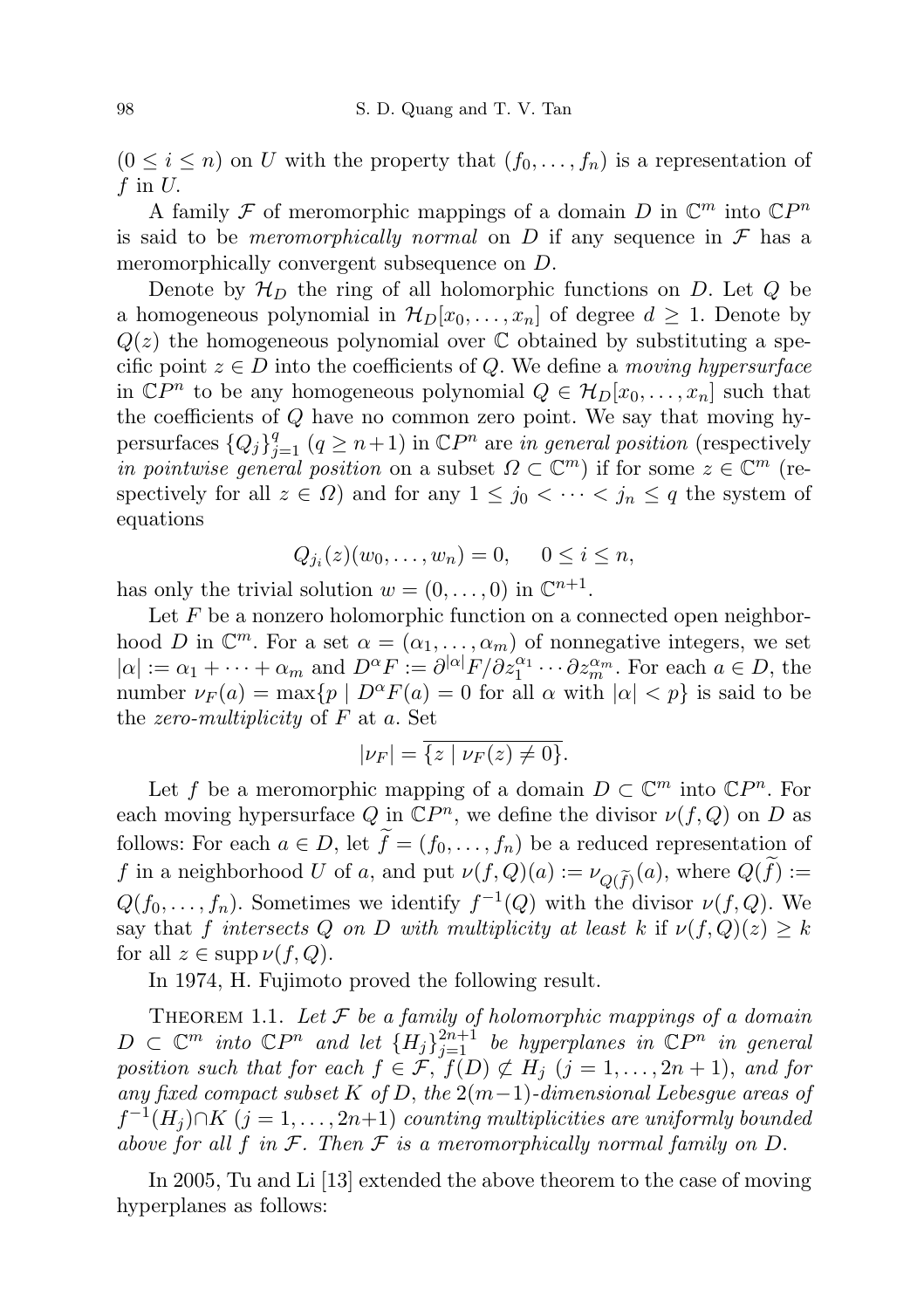THEOREM 1.2. Let  $\mathcal F$  be a family of holomorphic mappings of a domain  $D \subset \mathbb{C}^m$  into  $\mathbb{C}P^n$  and let  $\{H_j\}_{j=1}^q$  be  $q \ (\geq 2n+1)$  moving hyperplanes in  $\mathbb{C}P^n$  in pointwise general position on D such that each f in F intersects  $H_j$  on D with multiplicity at least  $m_j$   $(j = 1, \ldots, q)$ , where  $m_1, \ldots, m_q$  are fixed positive integers or  $+\infty$ , with  $\sum_{j=1}^{q} 1/m_j < (q-n-1)/n$ . Then  $\mathcal F$  is a normal family on D.

THEOREM 1.3. Let  $\mathcal F$  be a family of meromorphic mappings of a domain  $D \subset \mathbb{C}^m$  into  $\mathbb{C}P^n$  and let  $\{H_j\}_{j=1}^{2n+1}$  be moving hyperplanes in  $\mathbb{C}P^n$  in pointwise general position on  $D$  such that for any fixed compact subset  $K$  of  $D$ , the 2(m – 1)-dimensional Lebesgue areas of  $f^{-1}(H_j) \cap K$  (j = 1, ..., 2n + 1) counting multiplicities are uniformly bounded above for all f in  $\mathcal F$ . Then  $\mathcal F$ is a meromorphically normal family on D.

The following question arises naturally: Are there normality criteria for families of meromorphic mappings, involving hypersurfaces?

It seems to us that the difficulty of this case comes from the fact that we do not have the Second Main Theorem in value distribution theory for hypersurfaces and truncated multiplicities. In this paper we will give some normality criteria for families of meromorphic mappings of a domain  $D \subset$  $\mathbb{C}^m$  into  $\mathbb{C}P^n$ , involving moving hypersurfaces. Our first aim is to generalize the above results to this case. Furthermore, we also obtain an improvement concerning counting multiplicities (Theorem 1.4). The second aim is to find some normality criteria for the case of few moving hypersurfaces (Theorems 1.5–1.6). We note that so far, all results about normality criteria for families of meromorphic mappings into  $\mathbb{C}P^n$  have been restricted to the case where the number of hyperplanes q is at least  $2n + 1$ .

In order to prove Theorems 1.5 and 1.6, we need some results of value distribution theory of meromorphic mappings of  $\mathbb{C}^m$  into  $\mathbb{C}P^n$ , involving hypersurfaces. But the Second Main Theorems as in [8] (for fixed hypersurfaces) or as in [1] (for moving hypersurfaces) which are the best results available at present seem not to be sufficient for our purpose. In order to overcome this difficulty we establish, for the special situation of the hypersurfaces in these theorems, a Second Main Theorem for meromorphic mappings of  $\mathbb{C}^m$  into  $\mathbb{C}P^n$  and multiplicities truncated by n.

Our main results are as follows:

THEOREM 1.4. Let  $\mathcal F$  be a family of meromorphic mappings of a domain  $D \subset \mathbb{C}^m$  into  $\mathbb{C}P^n$ , and let  $Q_1, \ldots, Q_q$   $(q \geq 2n+1)$  be q moving hypersurfaces in  $\mathbb{C}P^n$  in general position such that:

(i) For any fixed compact subset K of D, the  $2(m-1)$ -dimensional Lebesgue areas of  $f^{-1}(Q_j) \cap K$   $(1 \leq j \leq n+1)$  counting multiplicities are uniformly bounded above for all  $f$  in  $\mathcal{F}$ .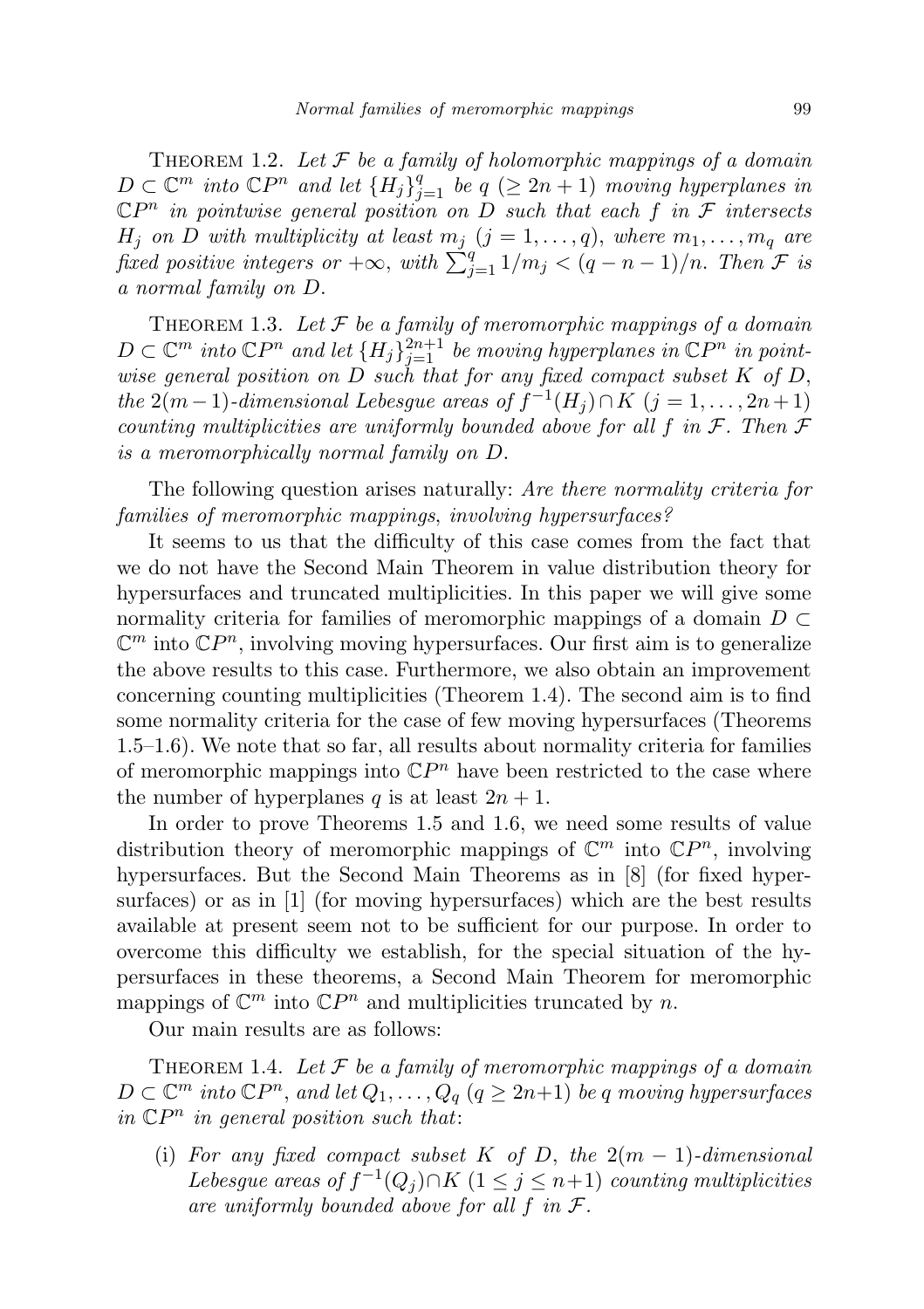(ii) There exists a thin analytic subset  $S$  of  $D$  such that for any fixed compact subset K of D, the  $2(m-1)$ -dimensional Lebesgue areas of  $f^{-1}(Q_j) \cap (K \setminus S)$   $(n+2 \leq j \leq q)$  regardless of multiplicities are uniformly bounded above for all f in  $\mathcal{F}.$ 

Then  $F$  is a meromorphically normal family on  $D$ .

THEOREM 1.5. Let  $\mathcal F$  be a family of holomorphic mappings of a domain  $D \subset \mathbb{C}^m$  into  $\mathbb{C}P^n$ , and let  $Q_0, \ldots, Q_n$  be  $n+1$  moving hypersurfaces in  $\mathbb{C}P^n$  in pointwise general position on  $\overline{D}$  of common degree  $d \geq 1$ . Define moving hypersurfaces  $L_1, \ldots, L_n$  in  $\mathbb{C}P^n$  by

$$
L_i = \sum_{j=0}^n a_{ij} Q_j^p,
$$

where p is a fixed positive integer  $(p > n(n + 1))$  and  $a_{ij}$   $(0 \le i, j \le n)$ are holomorphic functions on  $\mathbb{C}^m$  such that for any square submatrix A of  $(a_{ij})_{0\leq i,j\leq n}$ , det  $A\neq 0$  on  $\overline{D}$ . Assume that each f in F intersects  $L_i$  on D with multiplicity at least  $m_i$ , where  $m_1, \ldots, m_n$  are fixed positive integers or  $\infty$ , with

$$
\sum_{i=1}^{n} \frac{1}{m_i} < \frac{p - n(n+1)}{np}.
$$

Then  $F$  is a normal family.

THEOREM 1.6. Let  $\mathcal F$  be a family of meromorphic mappings of a domain  $D \subset \mathbb{C}^m$  into  $\mathbb{C}P^n$ , and let  $Q_0, \ldots, Q_n$  be  $n+1$  moving hypersurfaces in  $\mathbb{C}P^n$ in general position of common degree  $d \geq 1$ . Define moving hypersurfaces  $L_1, \ldots, L_n$  in  $\mathbb{C}P^n$  by

$$
L_i = \sum_{j=0}^n a_{ij} Q_j^p,
$$

where p is a fixed positive integer  $(p > n(n + 1))$  and  $a_{ij}$   $(0 \le i, j \le n)$ are holomorphic functions on D such that for any square submatrix A of  $(a_{ij})_{0\leq i,j\leq n}$ , det  $A \not\equiv 0$ . Assume that for any fixed compact subset K of D, the  $2(m-1)$ -dimensional Lebesgue areas of  $f^{-1}(L_i) \cap K$  (for all  $1 \leq i \leq n$ ) and  $f^{-1}(Q_{i_0}) \cap K$  (for some  $i_0 \in \{0, \ldots, n\}$ ) counting multiplicities are uniformly bounded above for all f in  $\mathcal F$ . Then  $\mathcal F$  is a meromorphically normal family.

Acknowledgements. We would like to thank Professors Junjiro Noguchi, Gerd Dethloff, and Do Duc Thai for valuable discussions concerning this material.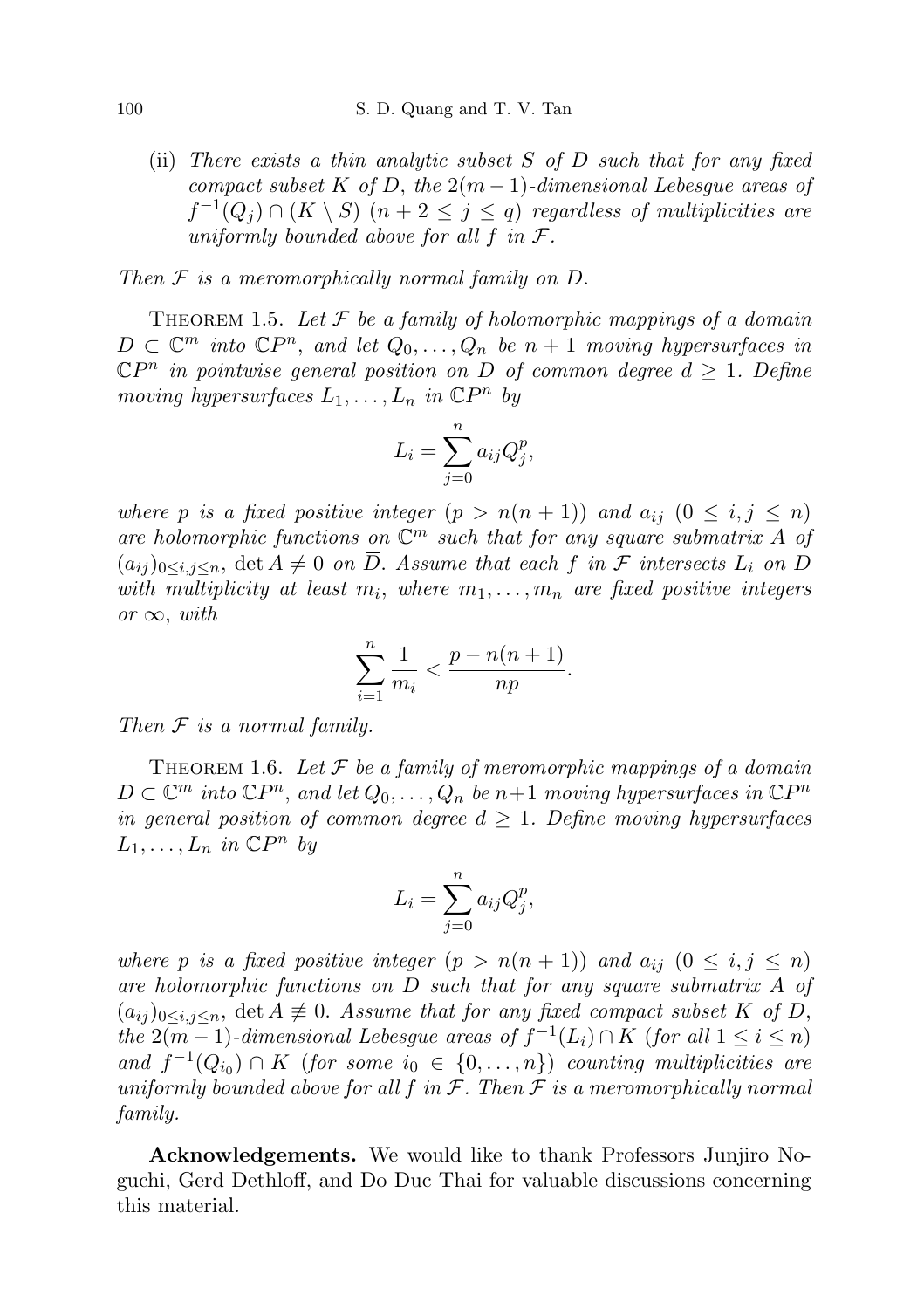## 2. Notations

**2.1.** For 
$$
z = (z_1, ..., z_m) \in \mathbb{C}^m
$$
, we set  $||z|| = (\sum_{j=1}^n |z_j|^2)^{1/2}$  and define  
\n
$$
B(r) = \{z \in \mathbb{C}^m \mid ||z|| < r\}, \quad S(r) = \{z \in \mathbb{C}^m \mid ||z|| = r\},
$$
\n
$$
d^c = \frac{\sqrt{-1}}{4\pi}(\overline{\partial} - \partial), \quad \mathcal{V} = (dd^c ||z||^2)^{m-1}, \quad \sigma = d^c \log ||z||^2 \wedge (dd^c \log ||z||)^{m-1}.
$$

Let F be a nonzero holomorphic function on  $\mathbb{C}^m$ . For each positive integer p (or  $+\infty$ ), we define the counting function of F (where multiplicities are truncated by  $p$ ) by

$$
N_F^{[p]}(r) := \int_1^r \frac{n_F^{[p]}(t)}{t^{2m-1}} dt \quad (1 < r < +\infty),
$$

where

$$
n_F^{[p]}(t) = \begin{cases} \int \min\{v_F, p\} \cdot \mathcal{V} & \text{for } m \ge 2, \\ \sum_{|z| \le t} \min\{\nu_F(z), p\} & \text{for } m = 1. \end{cases}
$$

**2.2.** Let f be a meromorphic map of  $\mathbb{C}^m$  into  $\mathbb{C}P^n$ . For fixed homogeneous coordinates  $(w_0: \cdots: w_n)$  of  $\mathbb{C}P^n$ , we take a reduced representation  $\widetilde{f}=(f_0,\ldots,f_n)$  of f. Set  $||f||=\max\{|f_0|,\ldots,|f_n|\}$ . The characteristic function of f is defined by

$$
T_f(r) := \int\limits_{S(r)} \log ||f|| \sigma - \int\limits_{S(1)} \log ||f|| \sigma, \quad 1 < r < +\infty.
$$

2.3. We state the First and Second Main Theorems in value distribution theory:

FIRST MAIN THEOREM. Let f be a meromorphic mapping of  $\mathbb{C}^m$  into  $\mathbb{C}P^n$  and Q be a homogeneous polynomial in  $\mathbb{C}[x_0,\ldots,x_n]$  of degree  $d\geq 1$ such that  $Q(f) \not\equiv 0$ . Then

$$
N_{Q(f)}(r) \le dT_f(r) + O(1) \quad \text{ for all } r > 1.
$$

SECOND MAIN THEOREM (Classical version). Let  $f$  be a linearly nondegenerate meromorphic mapping of  $\mathbb{C}^m$  into  $\mathbb{C}P^n$  and  $H_1, \ldots, H_q$   $(q \ge n+1)$ be hyperplanes in  $\mathbb{C}P^n$  in general position. Then

$$
(q - n - 1)T_f(r) \le \sum_{j=1}^q N_{(f,H_j)}^{[n]}(r) + o(T_f(r))
$$

for all r except for a subset E of  $(1, +\infty)$  of finite Lebesgue measure.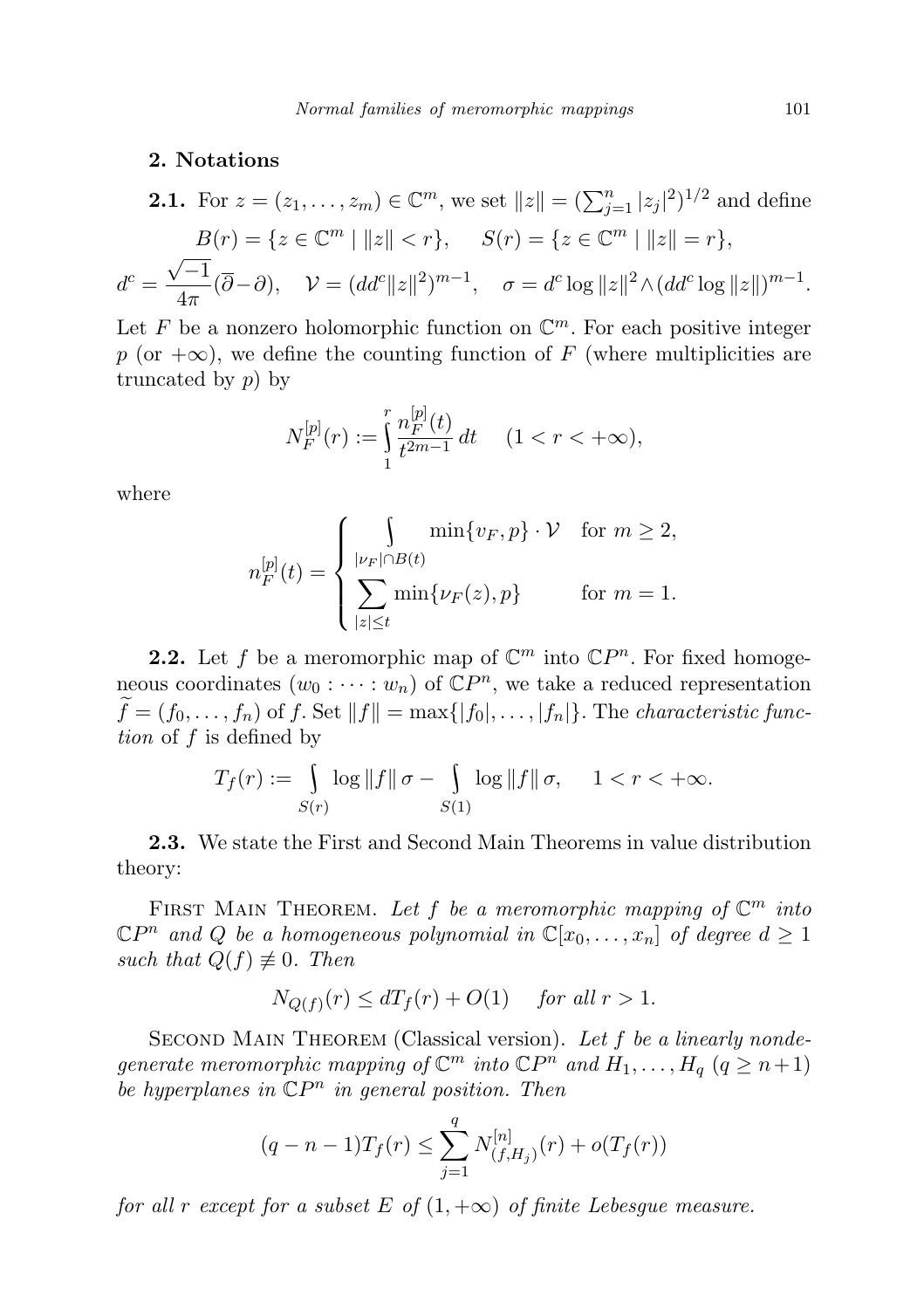3. Proof of Theorem 1.4. In order to prove Theorem 1.4, we need some preparations.

DEFINITION 3.1 ([10]). Let M be a locally compact Hausdorff space. A point p of M is called a *limit point* of a sequence  ${E_k}_{k=1}^{\infty}$  of closed subsets of M if there exist a positive integer  $k_0$  and points  $p_k \in E_k$   $(k \geq k_0)$  such that  $p = \lim p_k$ . A point of M is called a *cluster point* of  ${E_k}_{k=1}^{\infty}$  if it is a limit point of some subsequence of  ${E_k}_{k=1}^{\infty}$ . If the set E of limit points coincides with the set of cluster points,  $\{E_k\}_{k=1}^{\infty}$  is said to *converge to* E and we write  $\lim E_k = E$ .

LEMMA 3.1 ([10, Proposition 4.11]). Let  $\{N_i\}_{i=1}^{\infty}$  be a sequence of pure  $(m-1)$ -dimensional analytic subsets of a domain  $\overline{D}$  in  $\mathbb{C}^m$ . Assume that the  $2(m-1)$ -dimensional Lebesgue areas of  $N_i \cap K$  regardless of multiplicities  $(i = 1, 2, ...)$  are bounded above for any fixed compact subset K of D, and  ${N_i}_{i=1}^{\infty}$  converges to N as a sequence of closed subsets of D. Then N is either empty or a pure  $(m-1)$ -dimensional analytic subset of D.

LEMMA 3.2 ([10, Proposition 4.12]). Let  $\{N_i\}_{i=1}^{\infty}$  be a sequence of pure  $(m-1)$ -dimensional analytic subsets of a domain  $\overline{D}$  in  $\mathbb{C}^m$ . Assume that the  $2(m-1)$ -dimensional Lebesgue areas of  $N_i \cap K$  regardless of multiplicities  $(i = 1, 2, ...)$  are bounded above for any fixed compact subset K of D. Then  $\{N_i\}$  is normal in the sense of the convergence of closed subsets in D.

DEFINITION 3.2 ([13, Definition 4.4]). Let  $\{\nu_i\}_{i=1}^{\infty}$  be a sequence of nonnegative divisors on a domain D in  $\mathbb{C}^m$ . It is said to *converge* to a nonnegative divisor  $\nu$  on D if any  $a \in D$  has a neighborhood U such that there exist nonzero holomorphic functions h and  $h_i$  on U with  $\nu_i = \nu_{h_i}$  and  $\nu = \nu_h$ on U such that  $\{h_i\}_{i=1}^{\infty}$  converges to h uniformly on compact subsets of U.

LEMMA 3.3 ([10, Theorem 2.24]). A sequence  $\{\nu_i\}_{i=1}^{\infty}$  of nonnegative divisors on a domain D in  $\mathbb{C}^m$  is normal in the sense of convergence of divisors on D if and only if the  $2(m-1)$ -dimensional Lebesgue areas of  $\nu_i \cap E$  (i = 1, 2, ...) counting multiplicities are bounded above for any compact subset E of D.

LEMMA 3.4 ([3, Proposition 3.5]). Let  $\{f_i\}$  be a sequence of meromorphic mappings of a domain D in  $\mathbb{C}^m$  into  $\mathbb{C}P^n$  and let S be a thin analytic subset of D. Suppose that  $\{f_i\}$  meromorphically converges on  $D \setminus S$  to a meromorphic mapping f of  $D \setminus S$  into  $\mathbb{C}P^n$ . If there exists a hyperplane H in  $\mathbb{C}P^n$  such that  $f(D \setminus S) \not\subset H$  and  $\{\nu(f_i, H)\}\$ is a convergent sequence of divisors on D, then  $\{f_i\}$  is meromorphically convergent on D.

DEFINITION 3.3 (12, Definition 2.2). Let  $X, Y$  be complex spaces and  $\mathcal{F} \subset \text{Hol}(X, Y).$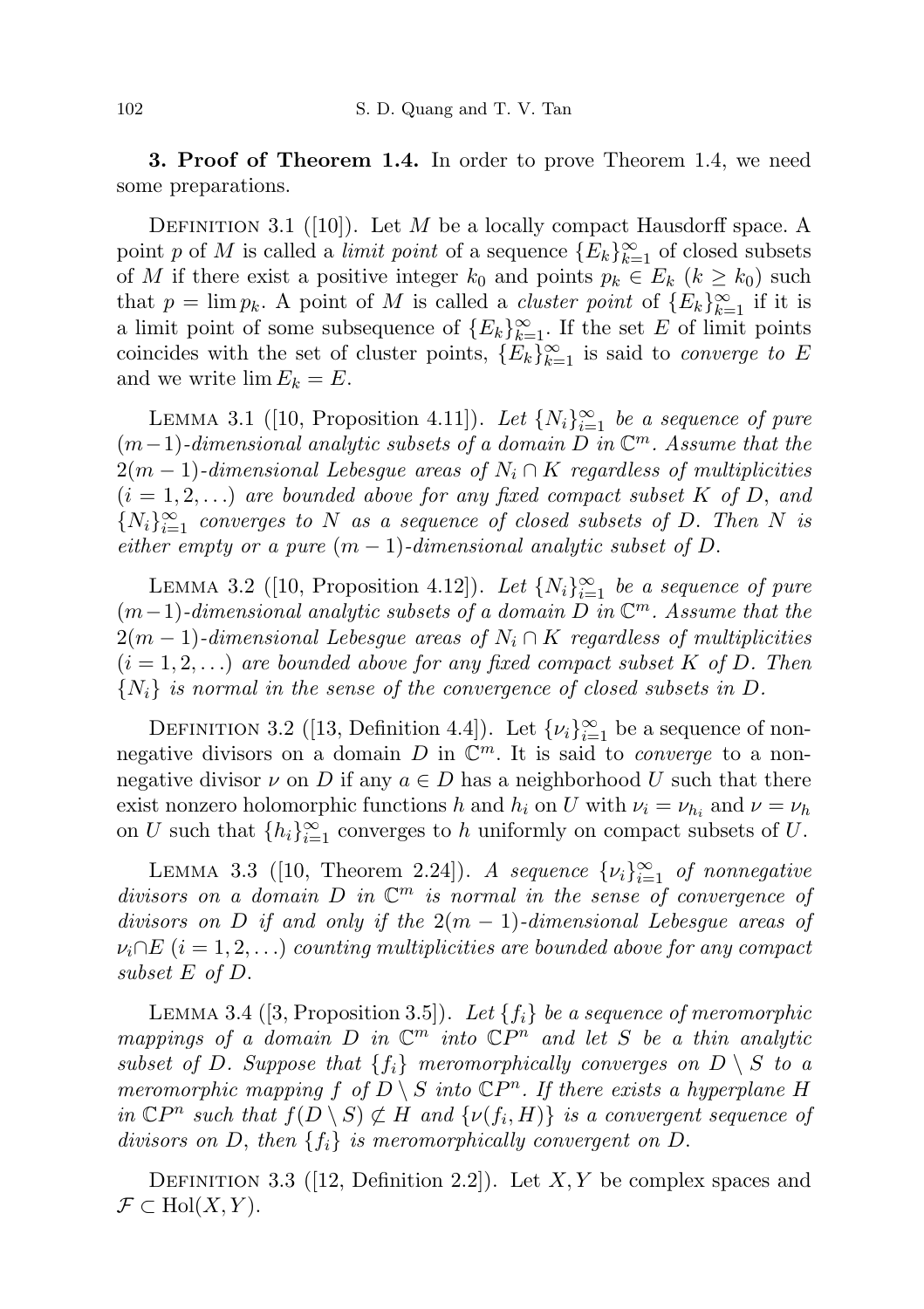- (i) We say that a sequence  $\{f_i\} \subset \mathcal{F}$  is *compactly divergent* if for every compact set  $K \subset X$  and for every compact set  $L \subset Y$  there is a number  $j_0(K, L)$  such that  $f_i(K) \cap L = \emptyset$  for all  $j \geq j_0(K, L)$ .
- (ii) The family  $\mathcal F$  is not compactly divergent if  $\mathcal F$  contains no compactly divergent subsequences.

LEMMA 3.5 ([12, Theorem 2.5]). Let D be a domain in  $\mathbb{C}^m$  and M be a complex Hermitian space. Let  $\mathcal{F} \subset Hol(D, M)$ . Then the family  $\mathcal{F}$  is not normal if and only if there exist sequences  $\{p_i\} \subset D$  with  $p_i \to p_0 \in D$ ,  ${f_j} \subset \mathcal{F}, \varrho_j \subset \mathbb{R}$  with  $\varrho_j > 0$  and  $\varrho_j \to 0$  such that the functions  $g_j(z) :=$  $f_j(p_j + \varrho_j z), z \in \mathbb{C}^m$  satisfy one of the following two assertions:

- (i) The sequence  ${g_j}$  is compactly divergent on  $\mathbb{C}^m$ .
- (ii) The sequence  $\{g_j\}$  converges uniformly on compact subsets of  $\mathbb{C}^m$  to a nonconstant holomorphic map  $g: \mathbb{C}^m \to M$ .

Proof of Theorem 1.4. Without loss of generality, we may assume that D is a polydisc in  $\mathbb{C}^m$ ,  $D = \Delta^m$ . By replacing  $Q_i$  by  $Q_i^{d_i}$  where  $d_i$  is a suitable positive integer for all  $i = 1, \ldots, q$ , we may assume that all the  $Q_i$  $(i = 1, \ldots, q)$  have the same degree d.

Let  ${f_k}_{k=1}^{\infty} \subset \mathcal{F}$  be an arbitrary sequence. By Lemma 3.2, there exists a subsequence (again denoted by  $\{f_k\}_{k=1}^{\infty}$  ) such that

(3.1) 
$$
\lim_{k \to \infty} f_k^{-1}(Q_i) = S_i \quad (i = 1, ..., q)
$$

as a sequence of closed subsets of D, where  $S_i$   $(i = 1, \ldots, q)$  are either empty or pure  $(m-1)$ -dimensional analytic sets of D.

Set

$$
\mathcal{T}_d := \{(i_0, \ldots, i_n) \in \mathbb{N}_0^{n+1} \mid i_0 + \cdots + i_n = d\}.
$$

Assume that

$$
Q_j = \sum_{I \in \mathcal{T}_d} a_{jI} x^I \quad (j = 1, \dots, q),
$$

where  $a_{jI} \in \mathcal{H}_D$ ,  $x^I = x_0^{i_0} \cdots x_n^{i_n}$  for  $x = (x_0, \ldots, x_n)$  and  $I = (i_0, \ldots, i_n)$ .

Let  $T = (\ldots, t_{kI}, \ldots)$   $(k \in \{1, \ldots, q\}, I \in \mathcal{T}_d)$  be a family of variables. Set

$$
\widetilde{Q}_j = \sum_{I \in \mathcal{T}_d} t_{jI} x^I \in \mathbb{Z}[T, x], \quad j = 1, \dots, q.
$$

For each subset  $L \subset \{1, ..., q\}$  with  $|L| = n + 1$ , let  $\widetilde{R}_L \in \mathbb{Z}[T]$  be the resultant of  $\tilde{Q}_j$  ( $j \in L$ ). Since  $\{Q_j\}_{j \in L}$  are in general position,  $\tilde{R}_L(\ldots, a_{kI}, \ldots)$  $\neq 0.$  Set  $\widetilde{S} := \{z \in D \mid \widetilde{R}_L(\ldots, a_{kI}, \ldots) = 0 \text{ for some } L \subset \{1, \ldots, q\} \text{ with }$  $|L| = n + 1$ . Let  $E := \bigcup_{i=1}^{q} S_i \cup S \cup \widetilde{S}$ . Then E is a thin analytic subset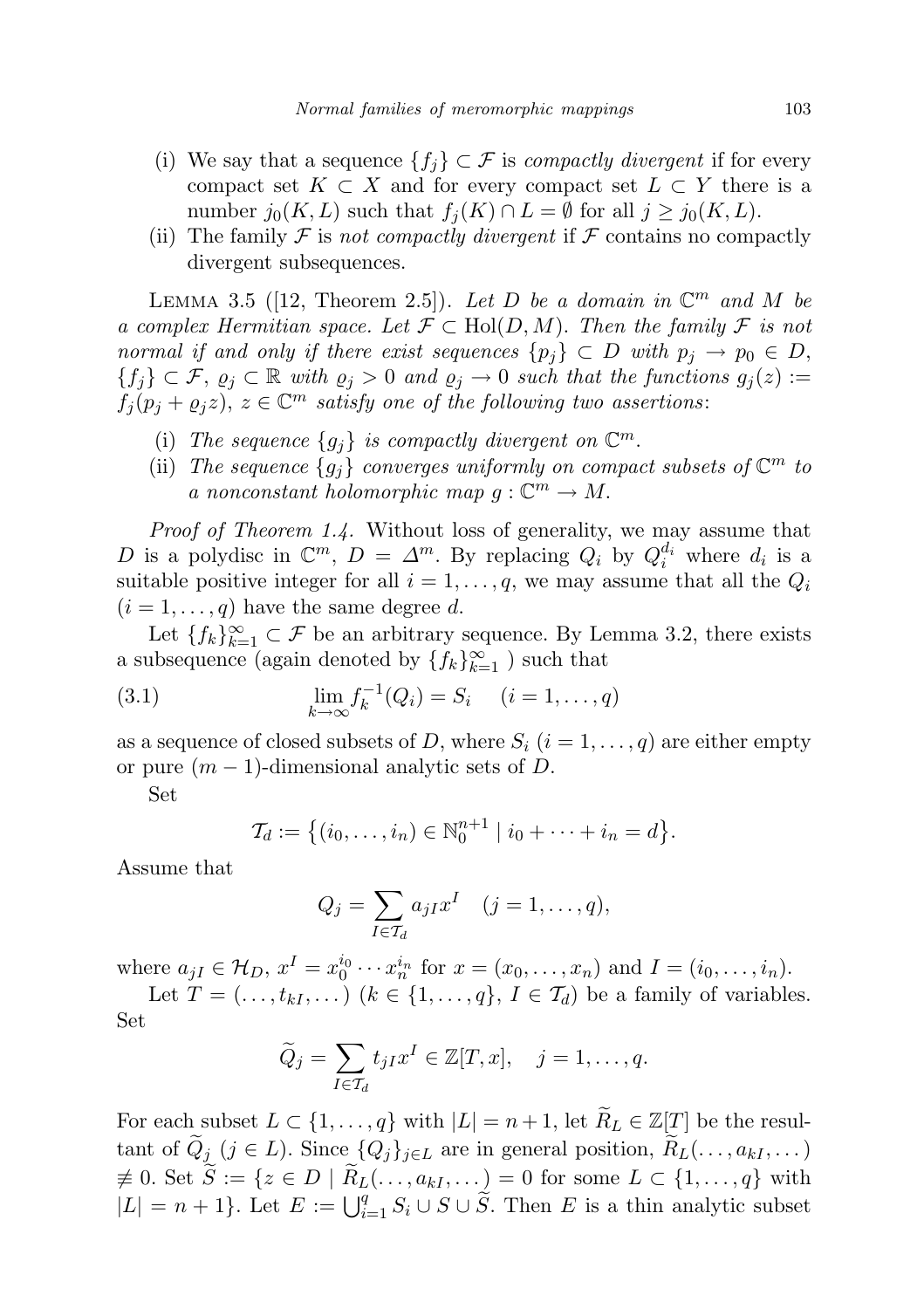of D. For any fixed point  $z_0 \in D \setminus E$ , there exist a relatively compact Stein neighborhood  $U_{z_0}$  of  $z_0$  in  $D \setminus E$  and a positive integer  $k_0$  such that for all  $k \geq k_0$ ,

(3.2) 
$$
f_k^{-1}(Q_i) \cap U_{z_0} = \emptyset.
$$

Since  $Q_i(f_k) \neq 0$  on  $U_{z_0}$ , we deduce that  $U_{z_0} \cap I(f_k) = \emptyset$   $(k \geq k_0)$ . Then  ${f_k|_{U_{z_0}}}_{k=k_0}^{\infty} \subset \text{Hol}(U_{z_0}, \mathbb{C}P^m)$ . We now prove that  ${f_k|_{U_{z_0}}}_{k=k_0}^{\infty}$  is a normal family on  $U_{z_0}$ . Indeed, otherwise by Lemma 3.5 there exist a subsequence (again denoted by  $\{f_k|_{U_{z_0}}\}_{k=k_0}^{\infty}$ ) and  $p_0 \in U_{z_0}, \{p_k\}_{k\geq 0}^{\infty}$  $\sum_{k\geq k_0}^{\infty} \subset U_{z_0}$  with  $p_k \to p_0$ ,  $\{\varrho_k\} \subset (0, +\infty)$  with  $\varrho_j \to 0$  such that the sequence of holomorphic maps

$$
g_k(z) := f_k(p_k + \varrho_k z) : \Delta_{r_k}^m \to \mathbb{C}P^n, \quad k \ge k_0 \ (r_k \to \infty)
$$

converges uniformly on compact subsets of  $\mathbb{C}^m$  to a nonconstant holomorphic map  $g: \mathbb{C}^m \to \mathbb{C}P^n$ . Then there exist reduced representations  $\widetilde{g}_j = (g_{\alpha_0}, g_{\alpha_0})$  of  $g_{\alpha_0}(i > k_0)$  and a representation  $\widetilde{g}_{\alpha_0}(g_{\alpha_0}, g_{\alpha_0})$  of  $g_{\alpha_0}$  such  $(g_{j0}, \ldots, g_{jn})$  of  $g_j$   $(j \geq k_0)$  and a representation  $\widetilde{g} = (g_0, \ldots, g_n)$  of g such that  $\{\tilde{g}_j\}$  converges uniformly on compact subsets of  $\mathbb{C}^m$  to  $\tilde{g}$ . This implies<br>that  $O_n(n + \alpha z)(\tilde{g}_n(z))$  converges uniformly on compact subsets of  $\mathbb{C}^m$  to that  $Q_j(p_k + \varrho_k z)(\tilde{g}_k(z))$  converges uniformly on compact subsets of  $\mathbb{C}^m$  to  $Q_k(p_k)(\tilde{g}_k(z))$  By  $(3, 2)$  and Hurwitz's theorem for each  $i \in I_1$  all we  $Q_i(p_0)(\tilde{g}(z))$ . By (3.2) and Hurwitz's theorem, for each  $j \in \{1, \ldots, q\}$  we have

(i)  $Q_j(p_0)(\tilde{g}) \neq 0$  on  $\mathbb{C}^m$ , i.e.  $g(\mathbb{C}^m) \cap Q_j(p_0) = \emptyset$ , or<br>(ii)  $Q_j(p_0)(\tilde{g}) = 0$  on  $\mathbb{C}^m$  i.e.  $g(\mathbb{C}^m) \subset Q_j(p_0)$ (ii)  $Q_j(p_0)(\tilde{g}) \equiv 0$  on  $\mathbb{C}^m$ , i.e.  $g(\mathbb{C}^m) \subset Q_j(p_0)$ 

(we identify the polynomial  $Q_j(p_0) \in \mathbb{C}[x_0, \ldots, x_n]$  with the hypersurface in  $\mathbb{C}P^n$  defined by  $Q_j(p_0)$ .

Denote by I the set of all indices  $j \in \{1, ..., q\}$  with  $g(\mathbb{C}^m) \subset Q_j(p_0)$ . Set  $X := \bigcap_{j \in I} Q_j(p_0)$  if  $I \neq \emptyset$ , and  $X := \mathbb{C}P^n$  if  $I = \emptyset$ . Since  $\mathbb{C}^m$  is irreducible, there exists an irreducible component Z of X such that  $g(\mathbb{C}^m)$  $Z \setminus \bigcup_{i \notin I} Q_j(p_0)$ . Since  $p_0 \in U_{z_0}$ , we see that  $\{Q_j(p_0)\}_{j=1}^q$  are in general position in  $\mathbb{C}P^n$ . This implies that  $\{Q_j(p_0) \cap Z\}_{j \notin I}$  are in general position in Z. Furthermore, it is easy to see that  $\#({1,\ldots,q}\setminus I) \geq 2 \dim Z + 1$ , since  $q \geq 2n + 1$ . From these facts, by Corollary 1.4 in [7], we infer that  $Z \setminus \bigcup_{i \notin I} Q_i(p_0)$  is hyperbolic. Hence, g is constant. This is a contradiction, hence  $\{\tilde{f}_k|_{U_{z_0}}\}_{k=k_0}^{\infty}$  is a normal family on  $U_{z_0}$ .

By the usual diagonal argument, we can find a subsequence (again not relabeled) which converges uniformly on compact subsets of  $D \setminus E$  to a holomorphic map f. Since  ${Q_j}_{j=1}^{n+1}$  are in general position, there exists a fixed index  $j_0$   $(1 \leq j_0 \leq n+1)$  such that  $Q_{j_0}(f) \neq 0$  on  $D \setminus E$ . We define meromorphic mappings  ${F_k}_{k=1}^{\infty}$  of D into  $\mathbb{C}P^{n+1}$  as follows: for any  $z \in D$ , if  $f_k$  has a reduced representation  $f_k = (f_{k0}, \ldots, f_{kn})$  on a neighborhood  $U_z \subset D$  then  $F_k$  has a reduced representation  $\widetilde{F}_k = (f_{k0}^d, \ldots, f_{kn}^d, Q_{j0}(\widetilde{f}_k))$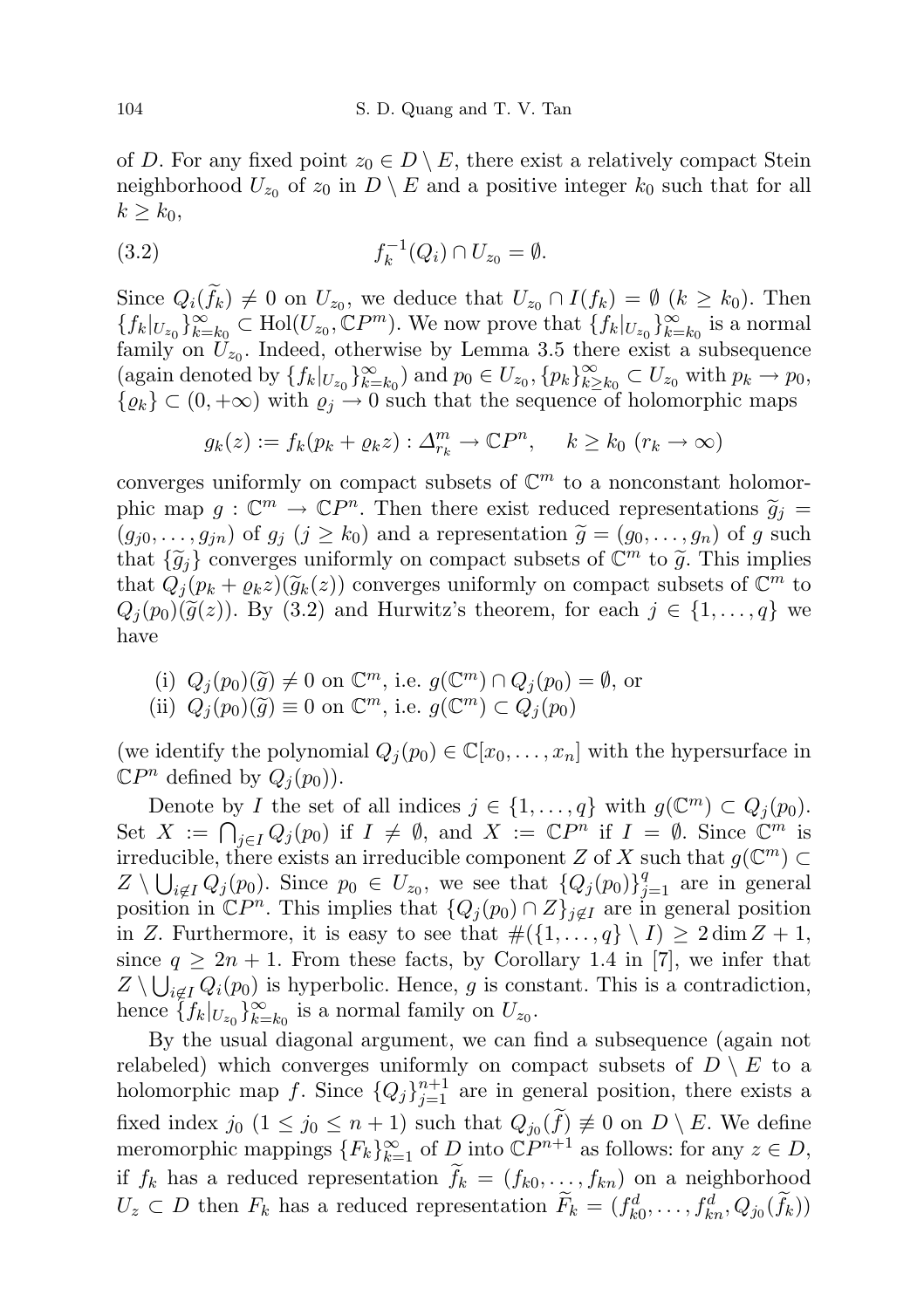on  $U_z$ . Let  $H_i$   $(i = 0, ..., n)$  be hyperplanes in  $\mathbb{C}P^n$  defined by

 $H_i = \{(w_0 : \cdots : w_n) \mid w_i = 0\}$ 

and let  $\overline{H}_i$   $(i = 0, \ldots, n + 1)$  be hyperplanes in  $\mathbb{C}P^{n+1}$  defined by

$$
\overline{H}_i = \{ (w_0 : \dots : w_{n+1}) \mid w_i = 0 \}.
$$

It is easy to see that  ${F_k}$  converges uniformly on compact subsets of  $D \setminus E$ to a holomorphic map  $F$  of  $D \setminus E$  into  $\mathbb{C}P^{n+1}$ , and if f has a reduced representation  $\tilde{f} = (f_0, \ldots, f_n)$  on an open subset  $U \subset D$  then F has the reduced representation  $\tilde{F} = (f_0^d, \ldots, f_n^d, Q_{j_0}(\tilde{f}))$  on U. Since f is holomorphic on  $D \setminus E$ , there exists  $i_0$   $(0 \leq i_0 \leq n)$  such that  $H_{i_0}(f) \neq 0$  on  $D \setminus E$ , and hence  $H_{i_0}(F) \not\equiv 0$  on  $D \setminus E$ . Then there exists  $k_0 > 0$  such that  $H_{i_0}(f_k) \not\equiv 0$ ,  $H_{i_0}(F_k) \not\equiv 0 \text{ on } D \setminus E \text{ for all } k \geq k_0.$ 

Since  $Q_{j_0}(f) \neq 0$  on  $D \setminus E$ , we have  $H_{n+1}(F) \neq 0$  on  $D \setminus E$ . By (3.1) and Lemma 3.3, we may assume that  $F_k^{-1}$  $k^{-1}(H_{n+1})$  converges in the sense of convergence of divisors on D to a divisor (note that  $1 \leq j_0 \leq n+1$ ). By Lemma 3.4,  ${F_k}$  is meromorphically convergent on D. This implies that  ${F_k^{-1}}$  $\{(\overline{H}_{i_0})\}_{k \geq k_0}$  converges, and hence  $\{f_k^{-1}\}$  $\binom{k^{-1}}{k}(H_{i_0})\}_{k\geq k_0}$  converges in the sense of convergence of divisors on D. By Lemma 3.4 again,  $\{f_k\}_{k\geq k_0}$  is meromorphically convergent on D. Therefore  $\{f_k\}$  has a meromorphically convergent subsequence on D. Thus  $\mathcal F$  is a meromorphically normal family on D.  $\blacksquare$ 

4. Proof of Theorem 1.5. As usual, by the notation "|| P" we mean that the assertion P holds for all  $r \in (1, +\infty)$  excluding a subset E of  $(1, +\infty)$  of finite Lebesgue measure.

LEMMA 4.1 ([11, Corollary 1]). Let  $f: \mathbb{C}^m \to \mathbb{C}P^n$  be a meromorphic mapping. Let  $\{H_i\}_{i=1}^q$   $(q \geq 2n + 1)$  be fixed hyperplanes in  $\mathbb{C}P^n$  in general position such that  $H_i(f) \neq 0$   $(1 \leq i \leq q)$ . Then

$$
\left\| \frac{q}{2n+1} T_f(r) \leq \sum_{i=1}^q N_{H_i(\widetilde{f})}^{[n]}(r) + o(T_f(r)).
$$

LEMMA 4.2. Let  $f: \mathbb{C}^m \to \mathbb{C}P^n$  be a meromorphic mapping. Let  $Q_0$ ,  $\ldots, Q_n$  be n+1 homogeneous polynomials of  $\mathbb{C}[x_0,\ldots,x_n]$  of common degree  $d \geq 1$ . Assume that the hypersurfaces defined by  $Q_0, \ldots, Q_n$  in  $\mathbb{C}P^n$  have no common point. Define homogeneous polynomials  $L_1, \ldots, L_n$  by

$$
L_i = \sum_{j=0}^n \lambda_{ij} Q_j^p,
$$

where  $\lambda_{ij}$  are constants such that all submatrices of  $(\lambda_{ij})_{1\leq i\leq n, 0\leq j\leq n}$  are nonsingular and p is a positive integer  $(p > n(n + 1))$ . Denote by F the meromorphic mapping  $F = (Q_0(\tilde{f}) : \cdots : Q_n(\tilde{f})) : \mathbb{C}^m \to \mathbb{C}P^n$ . Then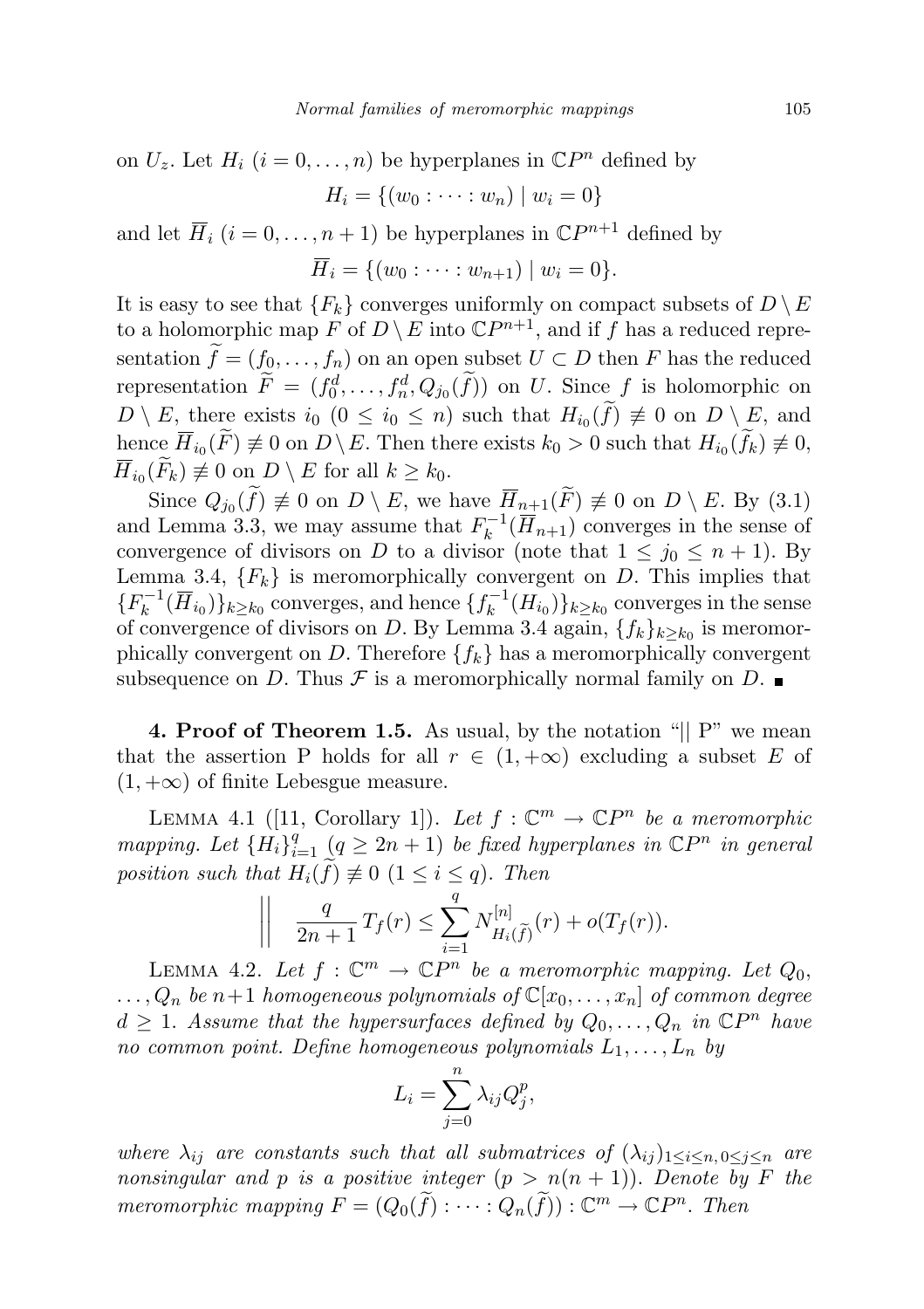(i) 
$$
T_F(r) = dT_f(r) + O(1)
$$
.  
\n(ii)  $\left\| T_f(r) \leq \frac{1}{(p - n(n+1))d} \sum_{L_i(\tilde{f}) \neq 0} N_{L_i(\tilde{f})}^{[n]}(r) + o(T_f(r)) \right\|$ .

*Proof.* Let  $\tilde{f} = (f_0, \ldots, f_n)$  be a reduced representation of f. It is clear that  $(Q_0(f), \ldots, Q_n(f))$  is a reduced representation of F. Then we have (4.1)  $||F|| = \max\{|Q_i(f)| | i = 0, \dots, n\} \le c_1 ||f||^d,$ 

where  $c_1$  is a positive constant.

Since the hypersurfaces defined by  $\{Q_i\}_{i=0}^n$  in  $\mathbb{C}P^n$  have no common point, by Hilbert's Nullstellensatz there exists a positive integer  $s \geq d$  such that

(4.2) 
$$
x_j^s = \sum_{i=0}^n R_{ij} Q_i, \quad j \in \{0, \dots, n\},
$$

where  $R_{ij}$   $(i, j \in \{0, ..., n\})$  are zero or homogeneous polynomials with degree  $s - d$ . Then

$$
f_j^s = \sum_{i=0}^n R_{ij}(f)Q_i(f) \text{ for all } j \in \{0, ..., n\}.
$$

Thus, there is a positive constant  $c_2$  such that

$$
|f_j|^s \le \sum_{i=0}^n |R_{ij}(f)| \cdot \max_{i=0,\dots,n} |Q_i(f)| \le c_2 \|f\|^{s-d} \cdot \max_{i=0,\dots,n} |Q_i(f)|
$$

for all  $j \in \{0, \ldots, n\}$ . This implies that

(4.3) 
$$
||f||^d \le c_2 ||F||.
$$

From  $(4.1)$  and  $(4.3)$  we deduce  $(i)$ .

Let  $F: \mathbb{C}^m \to \mathbb{C}P^n$  be the meromorphic mapping which has a reduced representation

$$
\widetilde{F} = (Q_0^p(\widetilde{f}), \ldots, Q_n^p(\widetilde{f})).
$$

By (i) we have

(4.4) 
$$
pdT_f(r) = T_F(r) + O(1), \text{ where } d = \deg Q_i.
$$

We define hyperplanes  $\{H_i\}_{i=0}^{2n}$  in  $\mathbb{C}P^n$  by

$$
H_i := \left\{ \sum_{j=0}^n a_{ij} w_j = 0 \right\} \quad (i = 0, \dots, 2n),
$$

where

$$
a_{ij} = \begin{cases} 0 & \text{if } i \leq n, i \neq j, \\ 1 & \text{if } i \leq n, i = j, \\ \lambda_{(i-n)j} & \text{if } i \geq n+1. \end{cases}
$$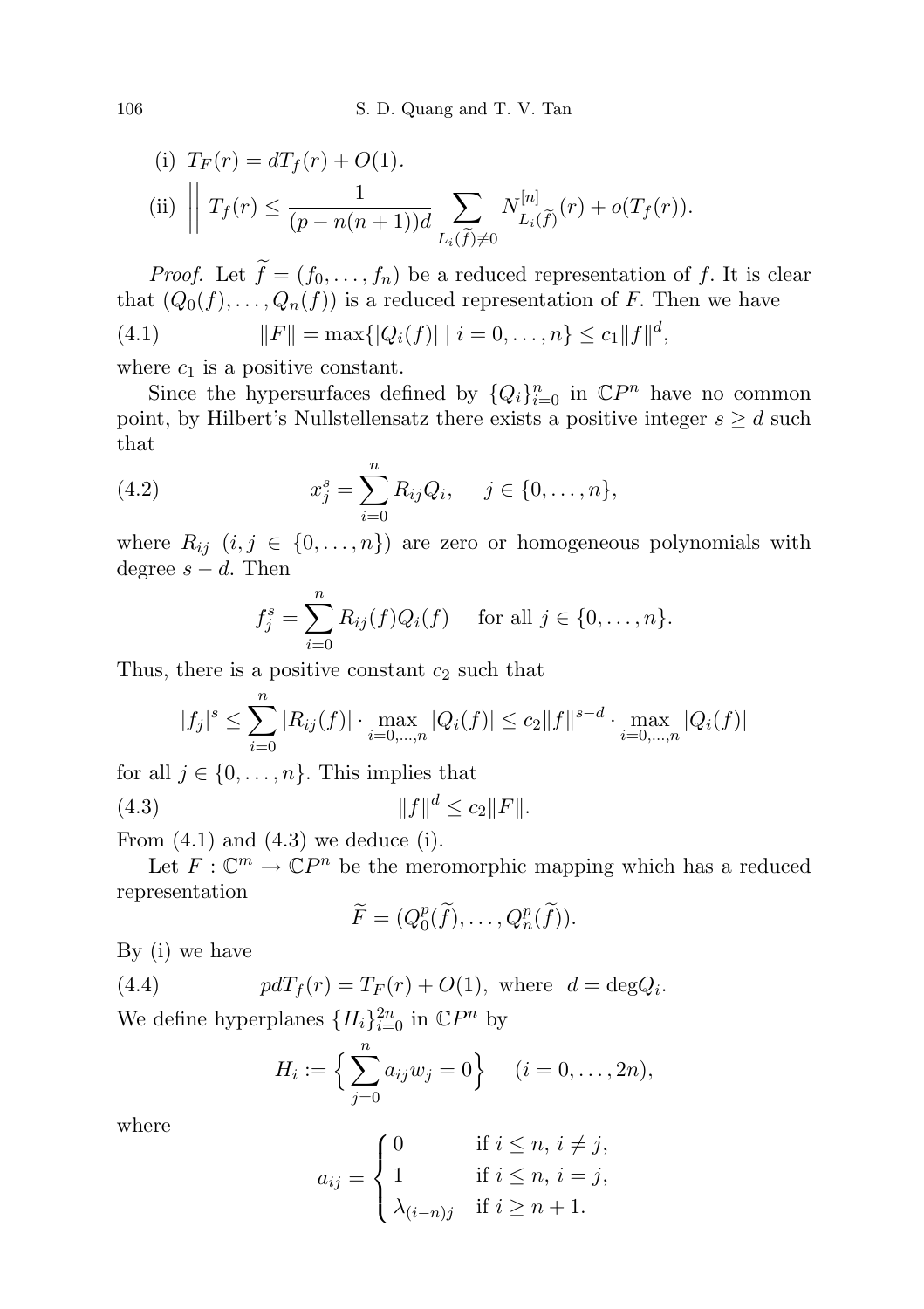Since all submatrices of  $(\lambda_{ij})$  are nonsingular, the hyperplanes  $\{H_i\}_{i=0}^{2n}$  are in general position. It is easy to see that  $H_j(\widetilde{F}) = Q_j^p$  $j^p(f)$  for all  $j \in \{0, \ldots, n\},\$ and  $H_j(F) = L_{j-n}(f)$  for all  $j \in \{n+1, \ldots, 2n\}$ . We assume that  $H_{j_i}(F)$  $\equiv 0$  with  $i \in \{0, \ldots, k\}$  and  $H_{j_i}(F) \not\equiv 0$  with  $i \in \{k+1, \ldots, 2n\}$ , where  ${j_0, \ldots, j_{2n}} = {0, \ldots, 2n}$ . Since  ${H_i}_{i=0}^{2n}$  are in general position, it follows that  $k \leq n-1$ .

CASE 1:  $k = n - 1$ . Then F is constant. By (4.4), we have

$$
T_f(r) = \frac{1}{pd} T_F(r) = 0.
$$

CASE 2:  $k < n - 1$ . Let  $G : \mathbb{C}^m \to \mathbb{C}P^{n-k-1}$  be the meromorphic mapping which has a reduced representation

$$
\widetilde{G}=(H_{j_{k+1}}(\widetilde{F}),\ldots,H_{j_n}(\widetilde{F})).
$$

Since  ${H_i}_{i=0}^{2n}$  are in general position and  $H_{j_i}(\tilde{F}) \equiv 0$  for  $i \in \{0, \ldots, k\}$ , we have

(4.5) 
$$
T_G(r) = T_F(r) + O(1).
$$

We define hyperplanes  $\{\widetilde{H}_i\}_{i=k+1}^{2n}$  in  $\mathbb{C}P^{n-k-1}$  by

(4.6) 
$$
\widetilde{H}_i = \left\{ \sum_{j=0}^{n-k-1} b_{(i+k+1)j} w_j = 0 \right\}, \quad i = k+1, \dots, 2n,
$$

where the  $b_{ij}$  are constants satisfying

$$
\begin{pmatrix} a_{j_i 0} \\ \vdots \\ a_{j_i n} \end{pmatrix} = \begin{pmatrix} a_{j_0 0} & \cdots & a_{j_n 0} \\ \vdots & \vdots & \vdots \\ a_{j_0 n} & \cdots & a_{j_n n} \end{pmatrix} \begin{pmatrix} b_{i0} \\ \vdots \\ b_{i n} \end{pmatrix}.
$$

Then  ${\{\widetilde{H}_i\}}_{i=k+1}^{2n}$  are in general position.

We note that  $2n - k \geq 2(n - k - 1) + 1$ , so by Lemma 4.1 and by the First Main Theorem, we have

$$
\begin{aligned}\n\left| \quad T_G(r) \leq \frac{2n - k}{2(n - k - 1) + 1} T_G(r) \leq \sum_{i = k + 1}^{2n} N_{\widetilde{H}_i(\widetilde{G})}^{[n - k - 1]}(r) + o(T_G(r)) \right| \\
&= \sum_{i = k + 1}^{2n} N_{H_{j_i}(\widetilde{F})}^{[n - k - 1]}(r) + o(T_G(r)) \\
&\leq \sum_{Q_i(\widetilde{f}) \neq 0} N_{Q_i^p(\widetilde{f})}^{[n - k - 1]}(r) + \sum_{L_i(\widetilde{f}) \neq 0} N_{L_i(\widetilde{f})}^{[n - k - 1]}(r) + o(T_G(r))\n\end{aligned}
$$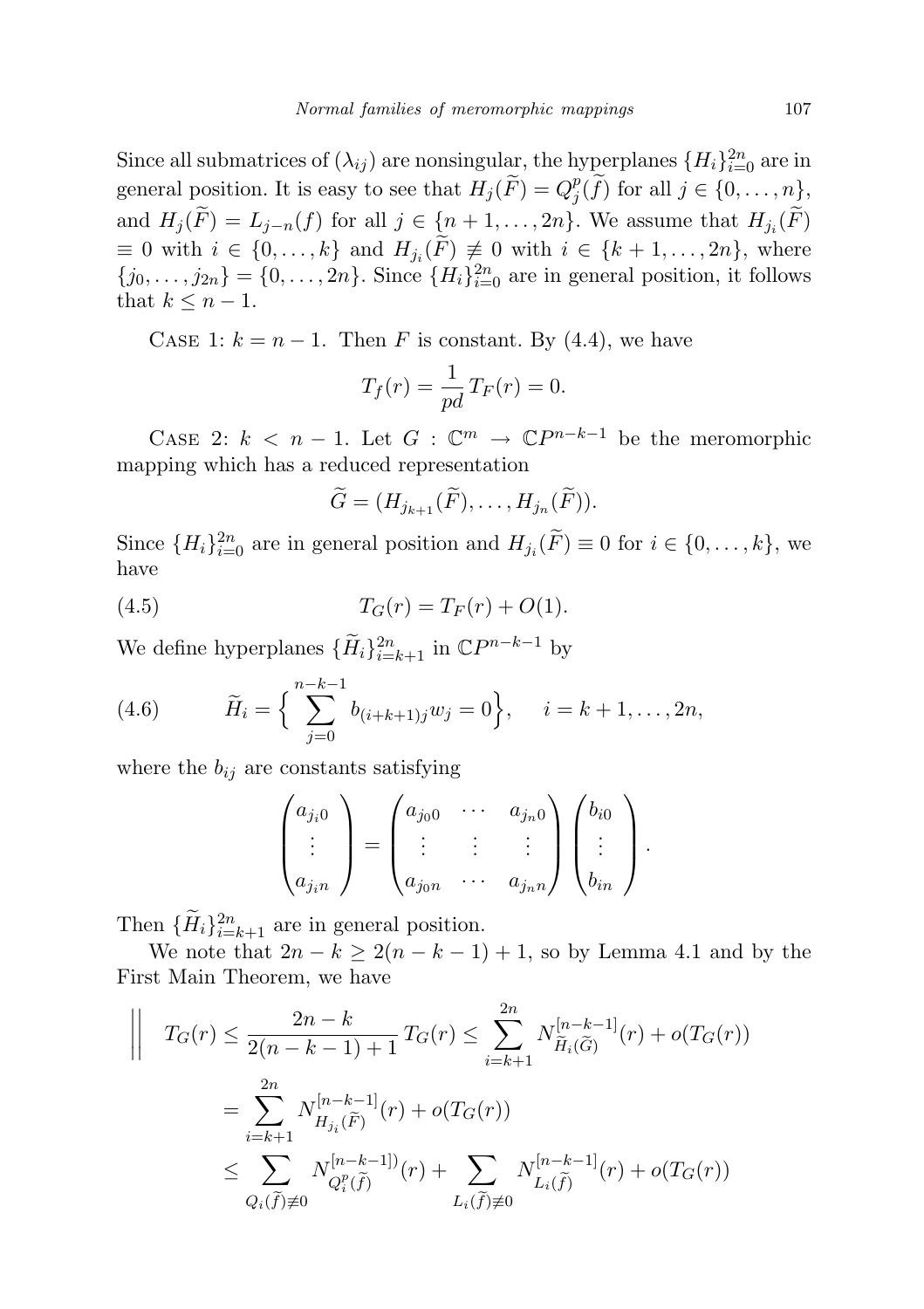108 S. D. Quang and T. V. Tan

$$
\leq \sum_{Q_i(\widetilde{f})\neq 0} \frac{n-k-1}{p} N_{Q_i^p(\widetilde{f})}(r) + \sum_{L_i(\widetilde{f})\neq 0} N_{L_i(\widetilde{f})}^{[n-k-1]}(r) + o(T_G(r))
$$
  

$$
\leq \frac{n(n+1)}{p} T_F(r) + \sum_{L_i(\widetilde{f})\neq 0} N_{L_i(\widetilde{f})}^{[n]}(r) + o(T_G(r))
$$
  

$$
\leq \frac{n(n+1)}{p} T_G(r) + \sum_{L_i(\widetilde{f})\neq 0} N_{L_i(\widetilde{f})}^{[n]}(r) + o(T_F(r)).
$$

Then

(4.7) 
$$
\left\| T_G(r) \leq \frac{p}{p - n(n+1)} \sum_{L_i(\tilde{f}) \neq 0} N_{L_i(\tilde{f})}^{[n]}(r) + o(T_G(r)).
$$

By  $(4.4)$  and  $(4.5)$  and  $(4.7)$ , we have

$$
\begin{aligned}\n\left| \quad T_f(r) = \frac{1}{pd} T_F(r) + O(1) = \frac{1}{pd} T_G(r) + O(1) \\
&\leq \frac{1}{(p - n(n+1))d} \sum_{L_i(\tilde{f}) \neq 0} N_{L_i(\tilde{f})}^{[n]}(r) + o(T_f(r)).\n\end{aligned}\n\right.
$$

**4.3.** Proof of Theorem 1.5. Without loss of generality, we may assume that D is a polydisc in  $\mathbb{C}^m$ ,  $D = \Delta^m$ . Suppose that F is not normal on D. Then by Lemma 3.5 there exist a subsequence denoted by  ${f_k}_{k=1}^{\infty}$  and  $p_0 \in D, \{p_k\}_{k=1}^{\infty} \subset D$  with  $p_k \to p_0, \{\varrho_k\} \subset (0, +\infty)$  with  $\varrho_j \to 0$  such that the sequence of holomorphic maps

$$
g_k(z) := f_k(p_k + \varrho_k z) : \Delta_{r_k}^m \to \mathbb{C}P^n, \quad k \ge k_0 \ (r_k \nearrow \infty)
$$

converges uniformly on compact subsets of  $\mathbb{C}^m$  to a nonconstant holomorphic map  $g: \mathbb{C}^m \to \mathbb{C}P^n$ .

For any fixed  $z_0 \in \mathbb{C}^m$ , there exists  $k_0$  such that  $z_0 \in \Delta_{r_k}^m$  for all  $k > k_0$ . By the convergence of  $\{g_k\}_{k>k_0}$ , there exist reduced representations  $\widetilde{g}_k = (g_k, g_k)$  of  $g_k$  ( $k > k_0$ ) on  $\Lambda^m$  and a representation  $\widetilde{g}_k = (g_k, g_k)$  $(g_{k0},...,g_{kn})$  of  $g_k$   $(k > k_0)$  on  $\Delta_{r_k}^m$  and a representation  $\tilde{g} = (g_0,...,g_n)$ <br>of g on  $\Delta_{r_k}^m$  such that  $\{g_k\}$  converges uniformly on compact subsets of  $\Delta_{r_k}^m$ of g on  $\Delta_{r_k}^m$  such that  $\{g_{ki}\}\$ converges uniformly on compact subsets of  $\Delta_{r_k}^m$ to  $g_{ki}$ . This implies that  $Q_j (p_k + \varrho_k z)(\tilde{g}_k(z))$  and  $L_j (p_k + \varrho_k z)(\tilde{g}_k(z))$  converge uniformly on compact subsets of  $\Delta_n^m$  to  $Q_j(p_0)(\tilde{g}(z))$  and  $L_j(p_0)(\tilde{g}(z))$ <br>representively. On the other hand, each f in  $\mathcal F$  intercepts  $L_j$  on  $D$  with well respectively. On the other hand, each f in  $\mathcal F$  intersects  $L_i$  on D with multiplicity at least  $m_i$ . So, by Hurwitz's theorem, either  $L_j(p_0)(\tilde{g}) \equiv 0$  or all zero points of  $\widetilde{L}_i(p_0)(\widetilde{g})$  have multiplicity at least  $m_i$   $(j = 1, \ldots, n)$ . Thus, by Lemma 4.2,

$$
\left\| T_g(r) \le \frac{1}{(p - n(n+1))d} \sum_{L_j(p_0)(\widetilde{g}) \neq 0} N_{L_j(p_0)(\widetilde{g})}^{[n]}(r) + o(T_g(r)) \right\|
$$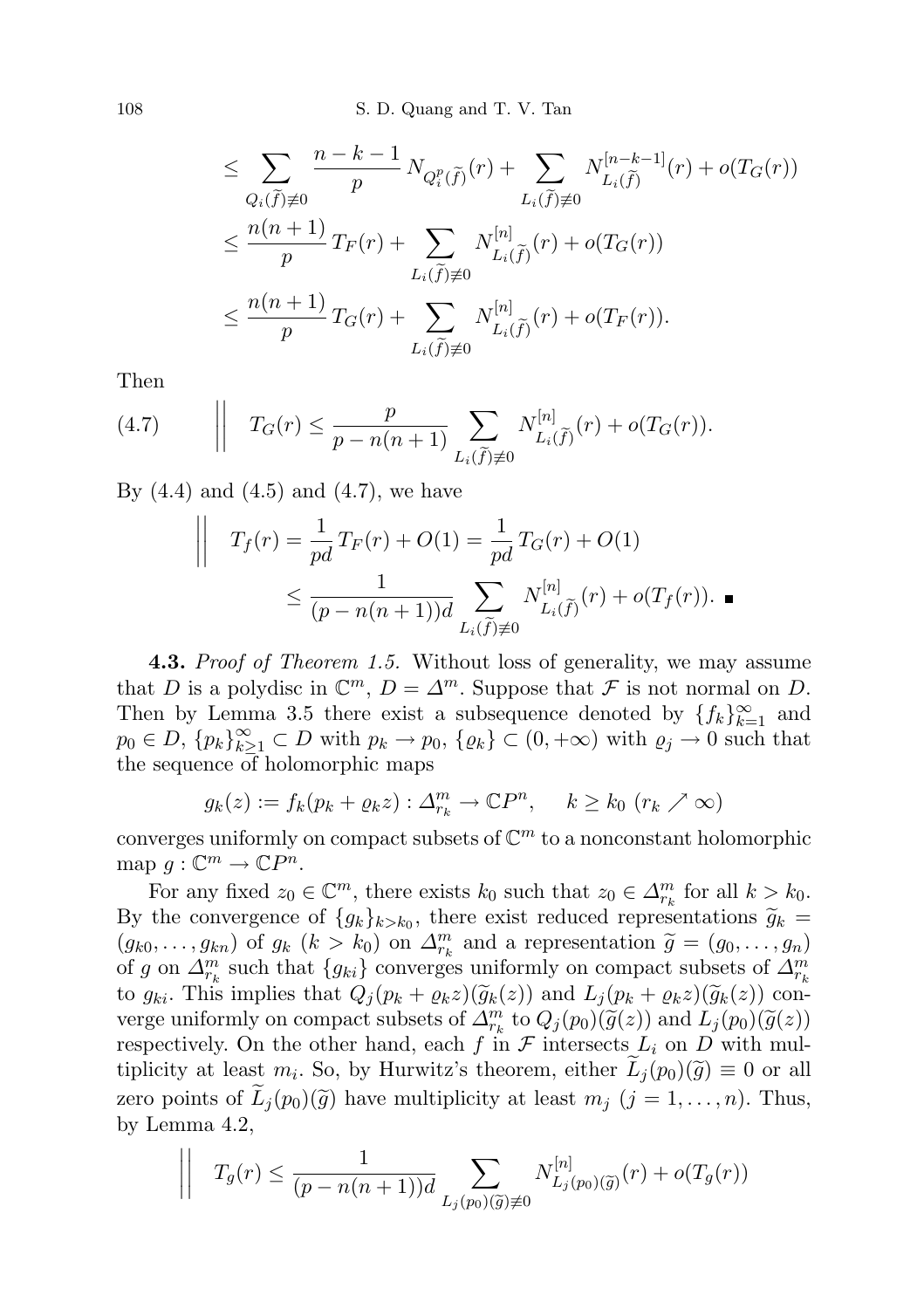Normal families of meromorphic mappings 109

$$
\leq \frac{n}{(p-n(n+1))d} \sum_{L_j(p_0)(\widetilde{g})\neq 0} \frac{1}{m_i} N_{L_j(p_0)(\widetilde{g})}(r) + o(T_g(r)).
$$

On the other hand, by the First Main Theorem,

$$
N_{L_j(p_0)(\widetilde{g})}(r) \leq pdT_g(r) + o(T_g(r)).
$$

Thus, we get

$$
\left| \left| T_g(r) \leq \frac{np}{p - n(n+1)} \sum_{i=1}^n \frac{1}{m_i} T_g(r) + o(T_g(r)). \right| \right|
$$

Letting  $r \to +\infty$ , we obtain

$$
\sum_{i=1}^{n} \frac{1}{m_i} \ge \frac{p - n(n+1)}{np}.
$$

This is impossible. Hence  $\mathcal F$  is normal on  $D$ .

5. Proof of Theorem 1.6. Without loss of generality, we may assume D is a polydisc in  $\mathbb{C}^m$ ,  $D = \Delta^m$ .

Let  ${f_k}_{k=1}^{\infty} \subset \mathcal{F}$  be an arbitrary sequence. By Lemma 3.2, we can find a subsequence (not relabeled) such that

(5.1) 
$$
\lim_{k \to \infty} f_k^{-1}(L_i) = S_i \quad (i = 1, ..., n) \text{ and } \lim_{k \to \infty} f_k^{-1}(Q_{i_0}) = S_0
$$

as sequences of closed subsets of D, where  $S_i$   $(i = 0, \ldots, n)$  are either empty or pure  $(m-1)$ -dimensional analytic sets of D. Because all submatrices of  $(a_{ij})_{0\leq i\leq n, 1\leq j\leq n}$  are nonsingular,  $\{Q_0,\ldots,Q_n,L_1,\ldots,L_n\}$  are in general position. Clearly, there exists an analytic set  $S$  of codimension at least 1 such that  $\{Q_0, \ldots, Q_n, L_1, \ldots, L_n\}$  are in pointwise general position on  $D \setminus S$  and all submatrices of  $(a_{ij})_{0 \leq i \leq n, 1 \leq j \leq n}$  are pointwise nonsingular on  $D \setminus S$ . Set  $E := \bigcup_{i=0}^n S_i \cup S \cup \bigcup_{k=1}^{\infty} \overline{I(f_k)}$ . Then E is a thin analytic subset of D.

For any  $z_0 \in D \setminus E$ , by (5.1) there exist an open ball  $B(z_0, r_0) \subset D \setminus E$ and a positive integer  $k_0$  such that  $L_i(f_k)$   $(i = 1, ..., n)$  and  $Q_{i_0}(f_k)$  have no zero point on  $B(z_0, r_0)$  for all  $k > k_0$ . By Theorem 1.5,  $\{f_k\}_{k>k_0}$  is a holomorphically normal family on  $B(z_0, r_0)$ . Hence,  $\{f_k\}$  has a subsequence which converges uniformly on compact subsets of  $D \setminus E$  to a holomorphic map.

By the usual diagonal argument, we can find a subsequence (again not relabeled) which converges uniformly on compact subsets of  $D \setminus E$  to a holomorphic map f. We denote by  $L_{n+1}$  the moving hypersurface  $Q_{i_0}$ . Because  ${L_i}_{i=1}^{n+1}$  are in pointwise general position on  $D \setminus E$ , there exists  $j_0 \in \{1, \ldots, n+1\}$  such that  $L_{j_0}(f) \neq 0$  on  $D \setminus E$ . We define the meromorphic mappings  ${F_k}_{k=1}^{\infty}$  of D into  $\mathbb{C}P^{n+1}$  as follows: for any  $z \in D$ , if  $f_k$  has a reduced representation  $f_k = (f_{k0}, \ldots, f_{kn})$  on a neighborhood  $U_z \subset D$  then  $F_k$  has a reduced representation  $\tilde{F}_k = (f_{k0}^d, \ldots, f_{kn}^d, L_{j0}(\tilde{f}_k))$  on  $U_z$ . By the